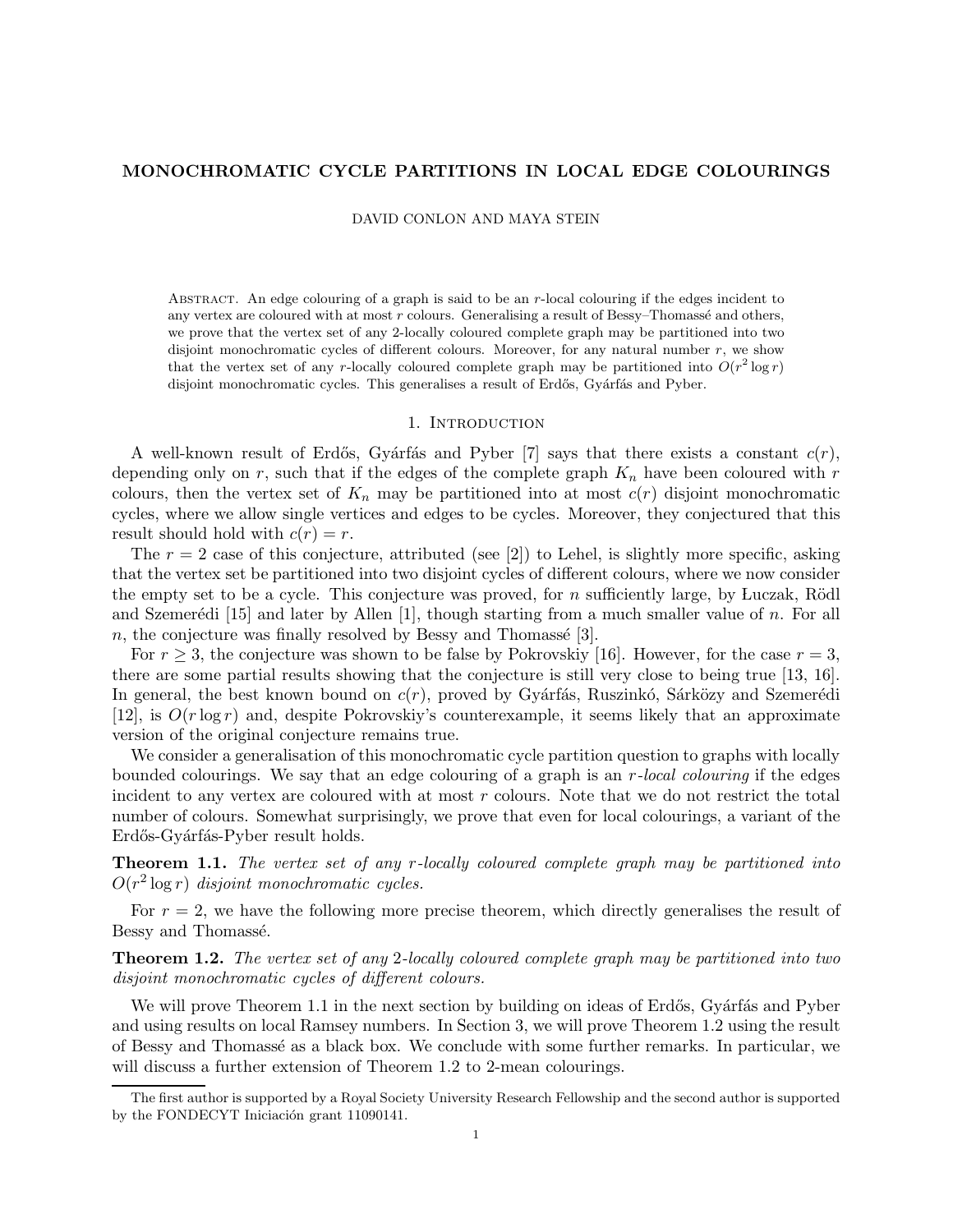### 2 DAVID CONLON AND MAYA STEIN

#### 2. r-local colourings

In this section, we will prove Theorem 1.1 using a proof strategy similar to that of Erdős, Gyárfás and Pyber but with several elements added which are specific to local colourings. The first ingredient needed by Erdős, Gyárfás and Pyber is a result which says that if we have an unbalanced bipartite graph whose edges have been r-coloured then all of the vertices in the smaller set can be covered by a bounded number of cycles in terms of r. We will begin by proving an analogue of this result for local colourings.

We will need the following elementary lemma due to Pósa (see Problem 8.3 in  $[14]$ ).

**Lemma 2.1.** If a graph has independence number  $\alpha$ , then the vertex set of the graph may be partitioned into at most  $\alpha$  disjoint cycles.

It will be useful to introduce some notation. Given a vertex x and a colour c, we let  $N_c(x)$  be the neighbourhood of  $x$  in colour  $c$ . In the following proof, we will have a collection of colours  $c_1, c_2, \ldots, c_r$  and we will simply write  $N_i(x)$  for  $N_{c_i}(x)$ .

**Lemma 2.2.** Suppose that A and B are vertex sets with  $|B| \leq |A|/r^{r+3}$  and the edges of the complete bipartite graph between A and B are r-locally coloured. Then all vertices of B can be covered with at most  $r^2$  disjoint monochromatic cycles.

*Proof.* Fix a vertex  $b_1$  in B. Since  $b_1$  is incident to at most r colours, there exists a colour  $c_1$  such that the neighbourhood  $N_1(b_1)$  of  $b_1$  in colour  $c_1$  has size at least  $|A|/r$ . We let  $A_1 = N_1(b_1)$ .

Suppose now that  $b_1, b_2, \ldots, b_i$  are distinct vertices in B,  $c_1, c_2, \ldots, c_i$  are distinct colours and that  $A_i = \bigcap_{j=1}^i N_j(b_j)$  satisfies  $|A_i| \geq |A|/r^i$ . If, for all  $b \in B \setminus \{b_1, \ldots, b_i\}$ , there exists a colour  $c(b) \in \{c_1, c_2, ..., c_i\}$  such that

$$
|A_i \cap N_{c(b)}(b)| \ge \frac{|A_i|}{r},
$$

then, for each  $j = 1, 2, \ldots, i$ , we let  $B_j = \{b : c(b) = c_j\}$  and  $A' = A_i$ . Otherwise, there exists a vertex  $b_{i+1} \in B \setminus \{b_1, b_2, \ldots, b_i\}$  and a colour  $c_{i+1} \notin \{c_1, c_2, \ldots, c_i\}$  such that  $|A_i \cap N_{i+1}(b_{i+1})| \geq \frac{|A_i|}{r}$ . Letting

$$
A_{i+1} = A_i \cap N_{i+1}(b_{i+1}) = \cap_{j=1}^{i+1} N_j(b_j),
$$

we see that  $|A_{i+1}| \geq |A|/r^{i+1}$ .

Suppose now that the process continues until we have defined a set  $A_r = \bigcap_{j=1}^r N_j(b_j)$  with  $|A_r| \geq |A|/r^r$ . Since every vertex in  $A_r$  is adjacent to r different colours and the graph is r-locally coloured, we must have that all edges between  $A_r$  and B are coloured in  $c_1, c_2, \ldots, c_r$ . If this is the case, then, for each vertex  $b \in B$ , there exists a colour  $c(b) \in \{c_1, c_2, \ldots, c_r\}$  such that  $|A_r \cap N_{c(b)}(b)| \geq |A_r|/r$ . For each  $j = 1, 2, ..., r$ , we let  $B_j = \{b : c(b) = c_j\}$  and  $A' = A_r$ .

We may now assume that we have a subset A' of A with  $|A'| \geq |A|/r^r$  and a partition of B into pieces  $B_1, B_2, \ldots, B_r$  (some of which may be empty) such that, for each  $j = 1, 2, \ldots, r$ , every vertex  $b \in B_j$  is adjacent to at least  $|A'|/r$  vertices of  $A'$  in colour  $c_j$ . We define a graph  $G_j$  on vertex set  $B_i$  by joining  $x, y \in B_i$  if and only if

$$
|A' \cap N_j(x) \cap N_j(y)| \geq |A'|/r^3.
$$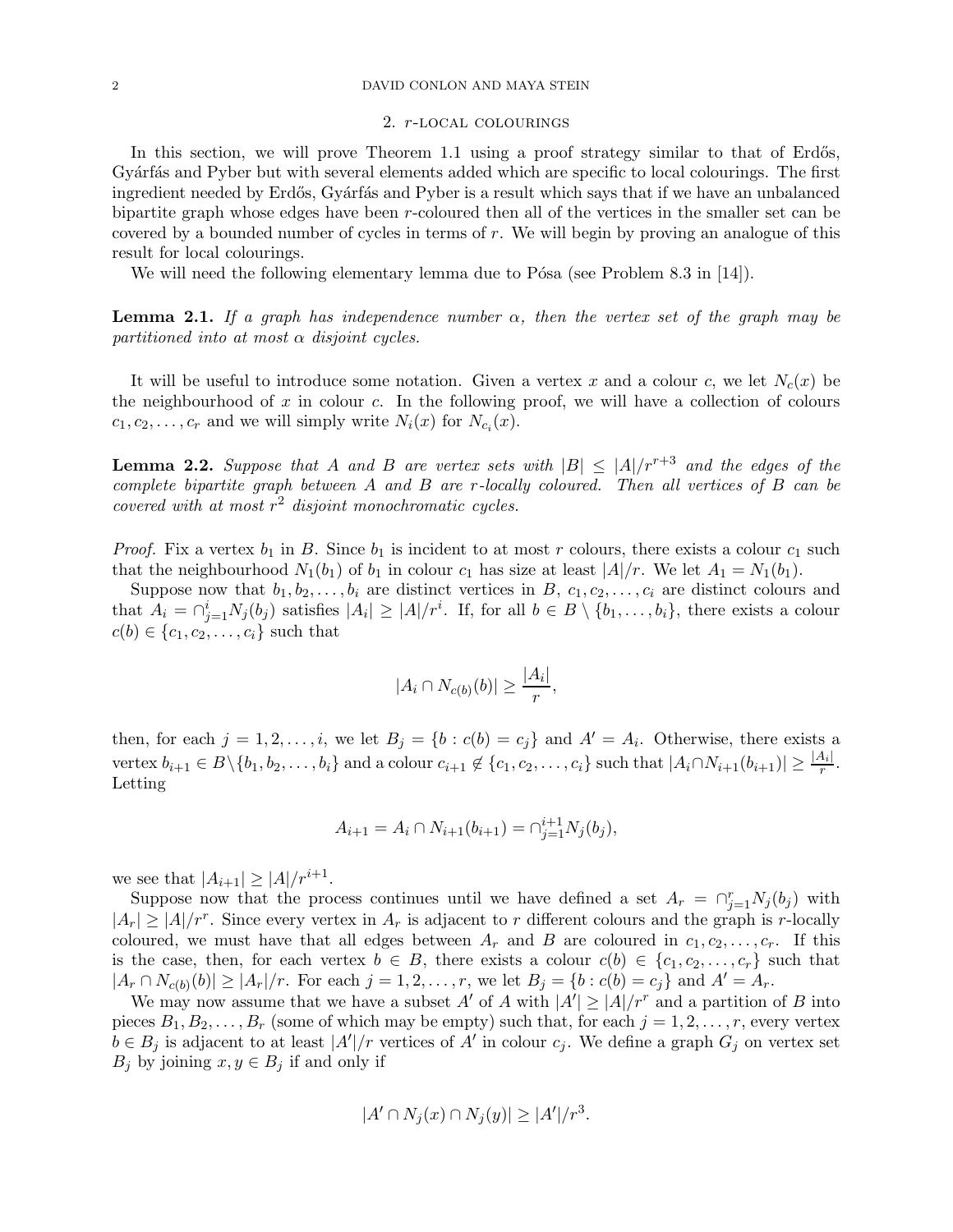We claim that the graph  $G_i$  contains no independent set of order  $r + 1$ . Suppose, for the sake of contradiction, that  $x_1, x_2, \ldots, x_{r+1} \in B_j$  are the vertices of an independent set of order  $r+1$ . Then

$$
|A'| \geq |U_{k=1}^{r+1} (A' \cap N_j(x_k))|
$$
  
\n
$$
\geq (r+1) \cdot \frac{|A'|}{r} - \sum_{1 \leq k < \ell \leq r+1} |A' \cap N_j(x_k) \cap N_j(x_\ell)|
$$
  
\n
$$
\geq |A'| \left( \frac{r+1}{r} - \frac{\binom{r+1}{2}}{r^3} \right) > |A'|,
$$

a contradiction. By Lemma 2.1, it follows that the vertex set  $B_i$  can be partitioned into at most r disjoint cycles from  $G_j$ . Using the definition of  $G_j$  and the fact that  $|A' \cap N_j(x) \cap N_j(y)| \ge$  $|A'|/r^3 \geq |B|$  for any two adjacent  $x, y$  from  $B_j$ , it is now easy to conclude that the vertices of B may be covered using at most  $r^2$  disjoint monochromatic cycles.

The r-colour Ramsey number of a graph H, denoted  $R_r(H)$ , is the smallest n such that in any r-colouring of the edges of  $K_n$  there is guaranteed to be a monochromatic copy of H. The local analogue of this concept, known as the r-local Ramsey number and denoted  $R_{r-loc}(H)$ , is the smallest n such that in any r-local colouring of the edges of  $K_n$  there is guaranteed to be a monochromatic copy of  $H$ . That the local Ramsey number exists was first proved by Gyárfás, Lehel, Schelp and Tuza [11]. We will need the following result of Truszczynski and Tuza [17], which says that for connected graphs the ratio of  $R_r(H)$  and  $R_{r-loc}(H)$  is bounded in terms of r.

Lemma 2.3. For any connected graph  $H$ ,

$$
\frac{R_{r-loc}(H)}{R_r(H)} \le \frac{r^r}{r!} \le e^r.
$$

The following lemma generalises a result of Bollobás, Kostochka and Schelp [4]. For a class of graphs H, the r-local Ramsey number  $R_{r-loc}(\mathcal{H})$  is the smallest n such that in any r-local colouring of the edges of  $K_n$  there is guaranteed to be a monochromatic copy of some graph  $H \in \mathcal{H}$ .

**Lemma 2.4.** Suppose that  $H$  is a class of graphs and c and  $\epsilon$  are positive constants such that for all n any graph on n vertices with at least cn<sup>2- $\epsilon$ </sup> edges contains a graph from H. Then

$$
R_{r-loc}(\mathcal{H}) \le (4cr)^{1/\epsilon}
$$

.

*Proof.* Suppose that the edges of  $K_n$  have been r-locally coloured with at most s colours, which we may assume are  $\{1, 2, \ldots, s\}$ . For each  $i = 1, 2, \ldots, s$ , let  $e_i$  be the number of edges in colour i and  $v_i$  the number of vertices which are incident with an edge of colour *i*. If there is no  $H \in \mathcal{H}$  in colour *i*, then  $e_i < cv_i^{2-\epsilon}$  for each  $i = 1, 2, ..., s$ . Since also  $\sum_{i=1}^{s} v_i \le rn$ , we have

$$
\frac{n^2}{4} \le \binom{n}{2} = \sum_{i=1}^s e_i < c \sum_{i=1}^s v_i^{2-\epsilon} \le c \big( \max_{1 \le i \le s} v_i^{1-\epsilon} \big) \sum_{i=1}^s v_i \le c \epsilon n^{2-\epsilon}.
$$

This implies that  $n < (4cr)^{1/\epsilon}$  and the result follows.

We will only need the following corollary.

**Corollary 2.5.** Let  $\mathcal{C}_{\ell}$  be the collection of all cycles of length at least  $\ell$ . Then

$$
R_{r-loc}(\mathcal{C}_{\ell}) \leq 2\ell r.
$$

*Proof.* A classical result of Erdős and Gallai [6] shows that if a graph on n vertices contains at least  $ln/2$  edges, then it contains a cycle of length at least  $\ell$ . The result then follows from applying Lemma 2.4 with  $\epsilon = 1$  and  $c = \ell/2$ .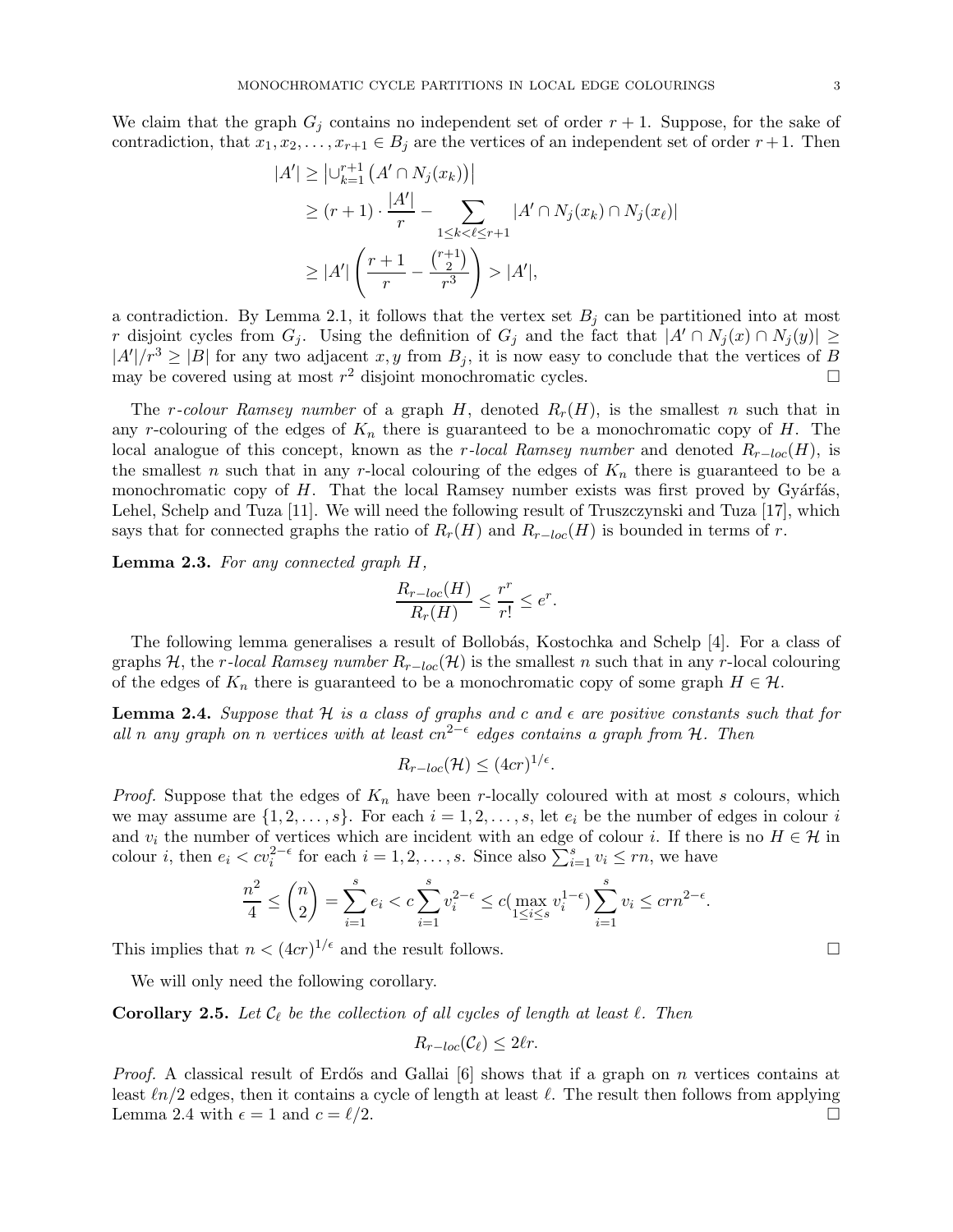For any natural number k, we define the triangle cycle  $T_k$  to be the graph with vertex set  $\{u_1, u_2, \ldots, u_k\} \cup \{v_1, v_2, \ldots, v_k\}$ , where  $u_1, u_2, \ldots, u_k$  form a cycle of length k and  $v_i$  is joined to  $u_i$  and  $u_{i+1}$  (with addition taken modulo k). That is, as the name suggests, we have a cycle formed from triangles. An important property of these graphs is that we can remove any subset of  $\{v_1, v_2, \ldots, v_k\}$  and still find a cycle through all of the remaining vertices. The final ingredient we will need is a straightforward lemma of Erdős, Gyárfás and Pyber [7] about the Ramsey number of these triangle cycles.

### Lemma 2.6.

$$
R_r(T_k) = O(kr^{3r}).
$$

We are now ready to prove Theorem 1.1.

*Proof of Theorem 1.1.* Let  $K_n$  be a complete graph whose edges have been r-locally coloured. Combining Lemmas 2.3 and 2.6, we see that

$$
R_{r-loc}(T_k) \le e^r R_r(T_k) = O(kr^{4r}).
$$

Therefore, there is a monochromatic triangle cycle  $T_k$  with  $k = \Omega(n/r^{4r})$  in our colouring of  $K_n$ . We let A be the subset of this triangle cycle corresponding to the vertex set  $\{v_1, v_2, \ldots, v_k\}$ , that is, the collection of vertices which are not on the shortest cycle. We now restrict our attention to the complete graph on the vertex set  $V(K_n) \setminus V(T_k)$ .

By Corollary 2.5, any r-locally coloured  $K_t$  contains a monochromatic cycle of length at least  $t/2r$ . Removing the vertices of this cycle leaves an r-locally coloured complete graph with at most  $t(1 - 1/2r)$  vertices. If we start with the vertex set  $V(K_n) \setminus V(T_k)$  and apply this observation s times, we remove s disjoint monochromatic cycles and leave an r-locally coloured complete graph with at most

$$
n\left(1-\frac{1}{2r}\right)^s \le ne^{-s/2r}
$$

vertices. Therefore, for  $s = cr^2 \log r$  and c sufficiently large, we see that the remaining set of vertices has size at most  $|A|/r^{r+3}$ , where we used that  $|A| = k = \Omega(n/r^{4r})$ . We let B be this remaining set.

We now apply Lemma 2.2 to the bipartite graph between  $A$  and  $B$ . This implies that there is a collection of at most  $r^2$  disjoint monochromatic cycles which cover all vertices of  $B$ . Though we have deleted a vertex subset A' of A, the vertices  $V(T_k) \setminus A'$  still contain a monochromatic cycle. Altogether, we have partitioned the vertex set of  $K_n$  using at most

$$
cr2 \log r + r2 + 1 = O(r2 \log r)
$$

disjoint monochromatic cycles, completing the proof.

## 3. 2-local colourings

In this section we will prove Theorem 1.2, that the vertex set of any 2-locally coloured complete graph may be partitioned into two disjoint monochromatic cycles of different colours. We begin with a simple corollary of Bessy and Thomassé's result that every 2-coloured complete graph may be partitioned into two disjoint monochromatic cycles of different colours. Throughout this section, we will say that a colour  $\alpha$  sees a vertex v, and vice versa, if there is an edge of colour  $\alpha$  incident with  $v$ .

**Lemma 3.1.** Let  $K_n$  be 2-locally coloured such that there is a colour  $\alpha$  which sees all vertices. Then there are two disjoint monochromatic cycles of different colours, one of these  $\alpha$ , that together cover all of  $V(K_n)$ .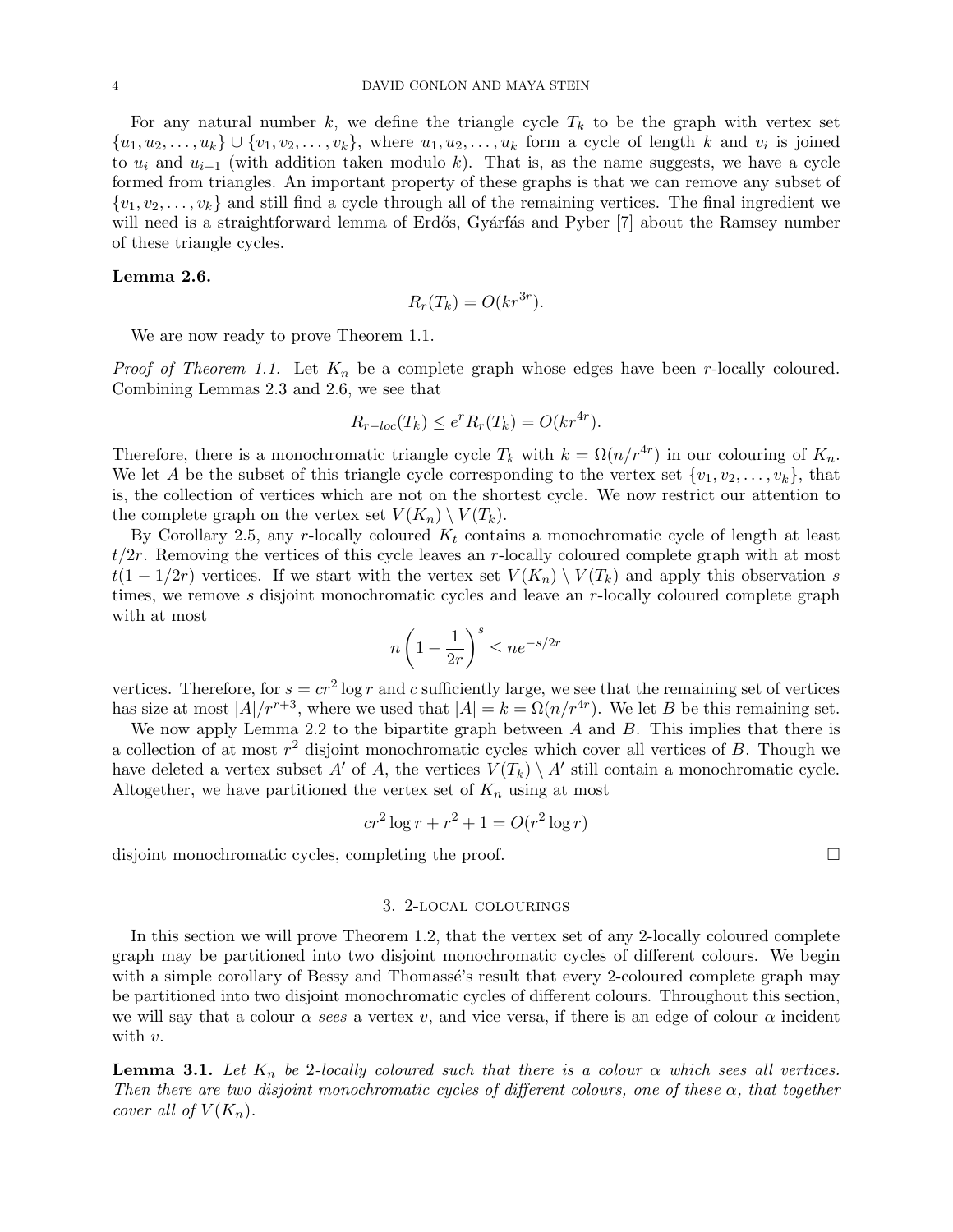*Proof.* Let  $\beta$  be the union of all colours other than  $\alpha$ . Apply the result of Bessy and Thomassé to find two disjoint cycles covering all of  $K_n$ , one in colour  $\alpha$ , the other in colour  $\beta$ . However, the cycle in colour  $\beta$  must be monochromatic in the original colouring, since every vertex sees at most one colour different from  $\alpha$ .

We next show a slight strengthening of Lemma 3.1 will only be used in the next section, in order to prove an extension of Theorem 1.2 to mean colourings. In Lemma 3.2, the colouring is not required to be a 2-local colouring, allowing a single vertex  $v$  to see more than two colours.

**Lemma 3.2.** Let the edges of  $K_n$  be coloured in such a way that each vertex except possibly v sees  $\alpha$  and at most one other colour. Then there are two disjoint monochromatic cycles of different colours, one of these  $\alpha$ , that together cover all of  $V(K_n)$ .

*Proof.* Let  $\beta$  be the union of all colours other than  $\alpha$ . Apply the result of Bessy and Thomassé to find two disjoint cycles covering all of  $K_n$ , one in colour  $\alpha$ , the other in colour  $\beta$ . If the cycle of colour  $\alpha$  contains v, we are done as in the previous lemma. If the cycle of colour  $\beta$  contains v, then we may write the vertices of this cycle as  $v_1, v_2, \ldots, v_t$ , where  $v_1 := v$  and  $v_i v_{i+1}$  is an edge for all  $i = 1, 2, \ldots, t$  (with addition taken modulo t). But then, since each vertex  $v_i$  with  $2 \le i \le t$  sees at most one colour other than  $\alpha$ , we must have that the edges  $v_{i-1}v_i$  and  $v_iv_{i+1}$  have the same colour for all  $2 \leq i \leq t$ . This implies that the cycle is monochromatic, completing the proof.

Suppose now that we have a complete bipartite graph between sets A and B and each of A and B contain paths. The following simple lemma gives a condition under which these paths may be combined into a spanning cycle on  $A \cup B$ . Note that for a path P, we let |P| be the number of vertices on P.

**Lemma 3.3.** Let G be a graph and let A and B be disjoint subsets of  $V(G)$  such that  $G[A, B]$ is complete. Let  $P_A$  and  $P_B$  be paths in A and B, respectively, with  $P_A, P_B \neq \emptyset$ . If  $|B - P_B| \leq$  $|A - P_A| \leq |B| - 1$ , then  $A \cup B$  has a spanning cycle.

*Proof.* We form a path by first following  $P_A$  and then alternating between  $B$  and  $A$  until we cover all of A. While doing so, we prefer vertices of B not covered by  $P_B$  but if we have to use vertices from  $P_B$  we use them in the order they lie on  $P_B$ . This gives a path P of order  $2|A| - |P_A|$ , starting and ending in A. Since  $|A-P_A| \leq |B|-1$ , we know P covers all of A, and since  $|B-P_B| \leq |A-P_A|$ , the path P also covers all of  $B - P_B$ . Further, P possibly covers some, but not all, of  $P_B$ . We connect P with the remains of  $P_B$  to complete a cycle covering all of  $A \cup B$ .

In the next lemma we generalize the situation above to three sets and two monochromatic cycles. See Figure 1 for an illustration.

**Lemma 3.4.** Let G be a graph whose edges are coloured with colours 1 and 2 and let  $A_1, A_2$  and B be disjoint subsets of  $V(G)$ . For  $i = 1, 2$ , let  $G[A_i, B]$  be complete in colour i, let  $P_{A_i} \neq \emptyset$  be a path of colour i in  $A_i$  and let  $P_B^i$  be a path of colour i in  $B$ . If

(a)  $P_B^1$  and  $P_B^2$  partition B, and (b)  $|A_1 - P_{A_1}| + |A_2 - P_{A_2}| + 2 \leq |B|$ ,

then  $A_1 \cup A_2 \cup B$  has a partition into two monochromatic cycles, one of each colour.

*Proof.* First of all, note that we may assume that the paths  $P_B^i$  are non-empty. Otherwise, since  $|P_B^1|+|P_B^2|=|B|\geq 2$  by (a) and (b), we can slightly modify our paths so that both are non-empty, without losing the conditions of the lemma.

Take a subpath  $P_i$  of  $P_B^i$  of order  $\min\{|P_B^i|, |B| - |A_{3-i} - P_{A_{3-i}}| - 1\}$  for  $i = 1, 2$ . Note that  $P_i \neq \emptyset$ since we assumed  $P_B^i \neq \emptyset$  and also  $|B| - |A_{3-i} - P_{A_{3-i}}| - 1 \ge 1$  by (b). Observe, by (a) and (b), that we have  $P_i = P_B^i$  for at least one of  $i = 1, 2$ . Otherwise, we would have  $|P_B^i| \geq |B| - |A_{3-i} - P_{A_{3-i}}|$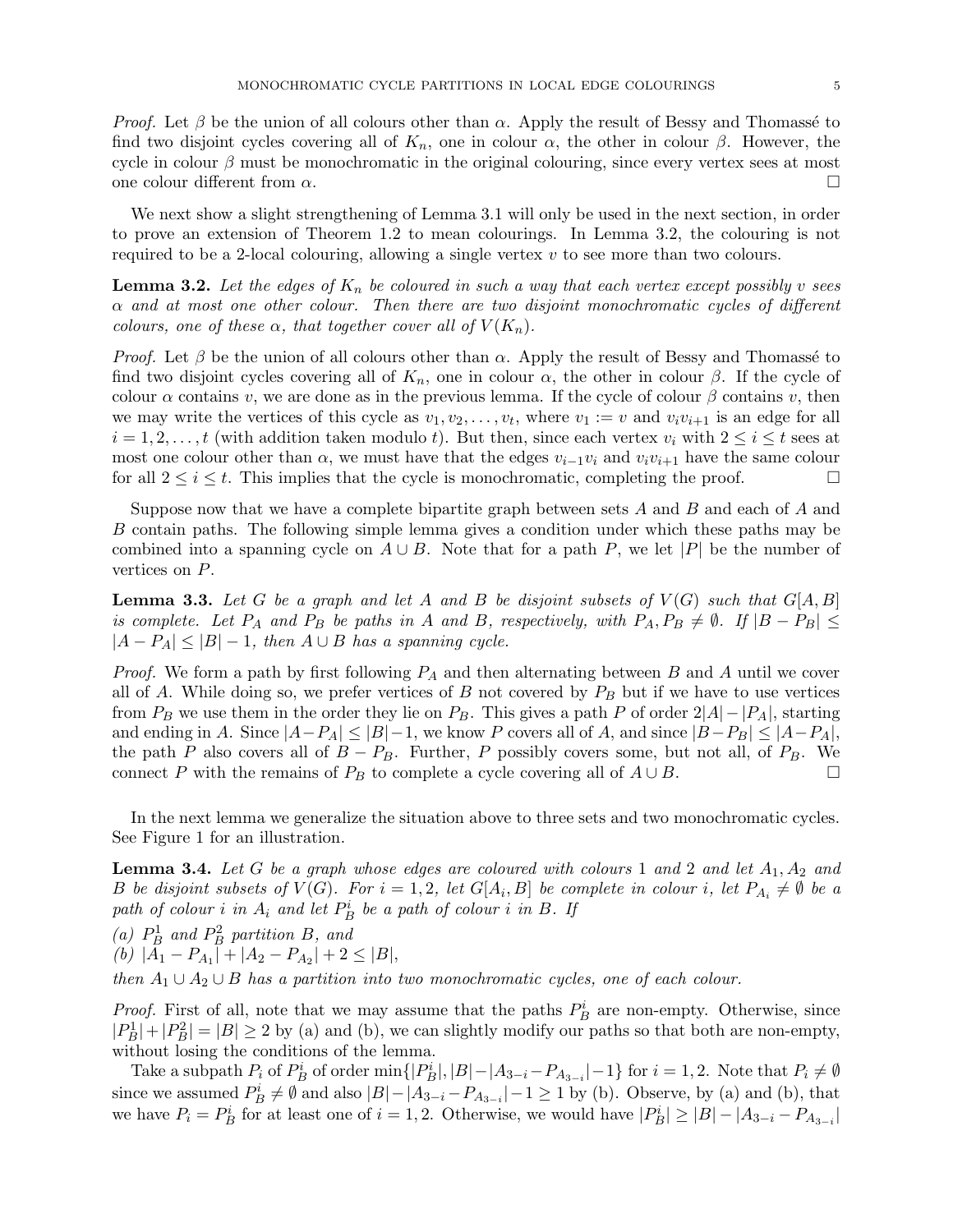

FIGURE 1. The paths  $P_i$  in the proof of Lemma 3.4. We choose  $P_1$  in such a way that  $B - P_1$  is large enough to form a cycle together with  $A_2$ .

for  $i = 1, 2$  and thus  $|B| = |P_B^1| + |P_B^2| \ge 2|B| - |A_1 - P_{A_1}| - |A_2 - P_{A_2}| \ge |B| + 2$ , a contradiction. Without loss of generality, we may therefore assume that  $P_2 = P_B^2$ .

Clearly, either  $|P_1| = |B| - |A_2 - P_{A_2}| - 1$  or  $P_1 = P_B^1$  (or both). In the first case, we use (b) to see that  $|P_1| \geq |A_1 - P_{A_1}| + 1$ . In the second case, we see that  $P_2 = P_B^2$  implies that  $|P_B^2| \leq |B| - |A_1 - A_2|$  $P_{A_1}|-1$ , by the choice of  $P_2$ . Thus, using (a), we get  $|P_1|=|P_B| = |B|-|P_B^2| \ge |A_1 - P_{A_1}| + 1$ . In either case, we obtain

$$
|P_1| \ge |A_1 - P_{A_1}| + 1.
$$

Let  $B_1 := V(P_1)$  and  $B_2 := B - B_1$ . Note that  $|B_i - P_i| \leq |A_i - P_{A_i}| \leq |B_i| - 1$  for  $i = 1, 2$ . The first inequality holds for  $i = 1$  by the definition of  $B_1$  and for  $i = 2$  since  $B_2 - P_2 = P_B^1 - P_1$ , which is either empty or has size exactly  $|P_B^1| - |B| + |A_2 - P_{A_2}| + 1 \leq |A_2 - P_{A_2}|$ . The second inequality holds for  $i = 1$  by the definition of  $B_1$  and by (1). It holds for  $i = 2$  since  $B_2 = B - P_1$ and  $|P_1| \leq |B| - |A_2 - P_{A_2}| - 1$  by the choice of  $P_1$ . We may therefore apply Lemma 3.3 separately to the pairs  $A_i, B_i$  with paths  $P_{A_i}$  and  $P_i$  (recall that  $P_i \neq \emptyset$ ). This gives the desired partition.  $\Box$ 

The proof of Theorem 1.2 splits into two cases, depending on whether or not there is a colour which sees every vertex. When there is a colour which sees every vertex, Lemma 3.1 gives the required result. When there is no such colour, it is easy to argue that the graph contains exactly 3 colours and looks like the configuration in Figure 2. The proof that configurations of this type may be coloured by two monochromatic cycles of different colours forms the core of our proof. While the proof of Lemma 3.1 relies crucially on the result of Bessy and Thomassé, we will only use the much simpler result of Gyárfás  $[9, 10]$  that every 2-coloured graph may be partitioned into two monochromatic paths of different colours to handle the remaining configurations.

*Proof of Theorem 1.2.* Suppose that the edges of  $K_n$  have been 2-locally coloured. Let S be the vertex set of a largest monochromatic connected subgraph, say in colour 1. If colour 1 sees all the vertices, then we are done by Lemma 3.1. So  $V_{23} := K_n - S$  is not empty.

Let  $x \in V_{23}$ . Then, by the choice of S, we know that all edges between x and S receive at most two colours, both different from 1. Suppose these colours are 2 and 3. For  $i = 2,3$ , let  $V_{1i} = S \cap N_i(x)$ . Note that these sets partition S and are non-empty (otherwise  $\{x\} \cup S$  is a larger monochromatic connected component). Moreover,  $V_{1i}$  must contain only the colours 1 and i and the bipartite graph between  $V_{12}$  and  $V_{13}$  must be monochromatic in colour 1. Since every vertex in  $V_{1i}$  sees edges with colours 1 and i, we also see that the bipartite graph between  $V_{1i}$  and  $V_{23}$  must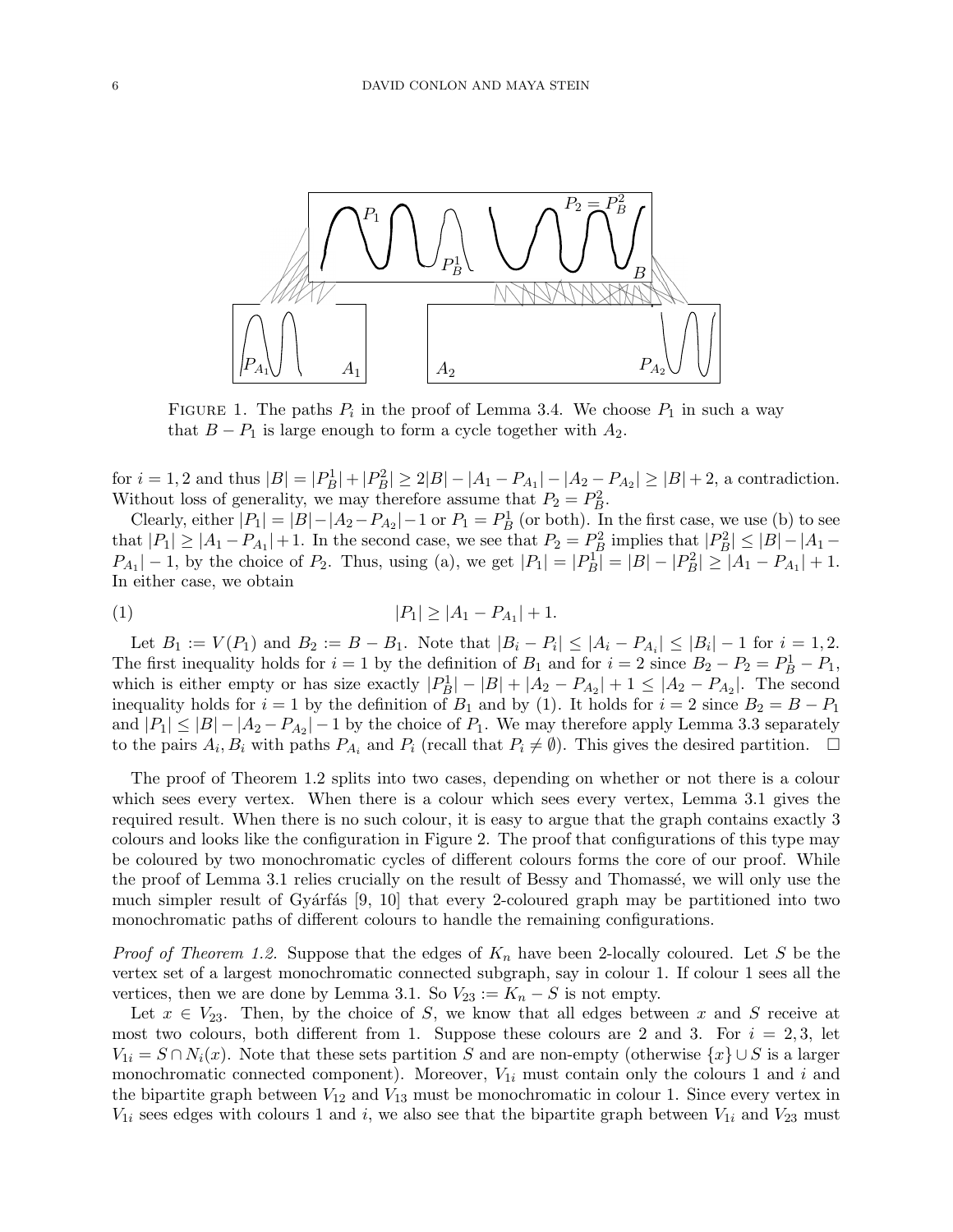

Figure 2. The special configuration in Theorem 1.2. All edges with an endpoint in  $V_{i,j}$  must have colour i or colour j. In particular, all edges between  $V_{ij}$  and  $V_{i\ell}$ have colour i.

be monochromatic in colour i. Finally, this implies that the set  $V_{23}$  only contains edges of colours 2 and 3. This situation is illustrated in Figure 2.

If  $|V_{23}| = 1$ , we first ignore the single vertex v in  $V_{23}$  and apply Lemma 3.1 to find a partition of  $V_{12} \cup V_{13}$  into two monochromatic cycles, one of colour 1 and one of colour  $i \in \{2,3\}$ . Since the second cycle will be contained entirely in  $V_{1i}$  and all edges between v and  $V_{1i}$  are coloured i, it is straightforward to extend this cycle to include v. We may therefore assume that  $|V_{23}| \geq 2$  and, similarly, that  $|V_{12}| \geq 2$  and  $|V_{13}| \geq 2$ .

By Gyárfás' observation, we know that each  $V_{ij}$  has a partition into two paths, one of colour i and order  $r_{ij}^i$  and one of colour j and order  $r_{ij}^j$  (the *order* of a path counts the vertices on it). We assume our graph does not admit a partition into two monochromatic cycles, of different colours, as otherwise we are done. So we can apply Lemma 3.4 to see that for any choice of paths as above (six paths in total), we have

(2) if 
$$
r_{ij}^j, r_{i\ell}^{\ell} > 0
$$
 then  $r_{ij}^i + r_{i\ell}^i + 1 \ge |V_{j\ell}|$ 

for any distinct  $i, j, \ell \in \{1, 2, 3\}$ . (In fact, we apply Lemma 3.4 three times, so that each of the sets  $V_{12}, V_{13}, V_{23}$  appears once in the role of B. Then (2) follows from the negation of condition (b) of Lemma 3.4.)

We now fix paths  $P_{ij}^i$  and  $P_{ij}^j$  partitioning  $V_{ij}$  for each distinct  $i, j \in \{1, 2, 3\}$  and set  $p_{ij}^i := |P_{ij}^i|$ and  $p_{ij}^j := |P_{ij}^j|$ . Since  $|V_{ij}| \ge 2$  for all  $i, j \in \{1, 2, 3\}$ , we may assume that each of our paths has at least one vertex. Slightly abusing notation by setting  $p_{ij}^i := p_{ji}^i$  whenever necessary, we clearly have

(3) 
$$
|V_{12}| + |V_{13}| + |V_{23}| = \sum_{i,j \in \{1,2,3\}, i < j} (p_{ij}^i + p_{ij}^j) = \sum_{i,j,\ell \in \{1,2,3\}, \ell \neq i < j \neq \ell} (p_{i\ell}^\ell + p_{j\ell}^\ell).
$$

Hence, for at least two of the three sets  $V_{ij}$ , we have  $|V_{ij}| \ge p_{i\ell}^{\ell} + p_{j\ell}^{\ell}$ , where  $i \neq \ell \neq j$  (if this inequality was false for two of the sets, then the third set would violate (2)). Without loss of generality, we will assume that

(4) 
$$
|V_{12}| \ge p_{13}^3 + p_{23}^3
$$
 and  $|V_{13}| \ge p_{12}^2 + p_{23}^2$ .

Now consider the edges between the endpoints of the paths  $P_{ij}^i$  and  $P_{ij}^j$  for distinct  $i, j \in \{1, 2, 3\}$ . These edges have colours in  $\{i, j\}$ . Therefore, there is always one of the two paths which can be made shorter by 1 (possibly becoming empty), while augmenting the other path by 1. Even more is true: if one of the two paths, say  $P_{ij}^i$ , cannot be shortened<sup>1</sup> by 1, then the other one,  $P_{ij}^j$ , either can be shortened by at least 2 or is a one-vertex path. In the latter case, observe that  $P_{ij}^i$  can be extended to a spanning cycle of  $V_{ij}$ .

<sup>&</sup>lt;sup>1</sup>A bit incorrectly, we say a path  $P_{ij}^i$  can/cannot be shortened by x if the other path,  $P_{ij}^j$ , can/cannot be augmented by x using the endpoints of  $P_{ij}^i$ .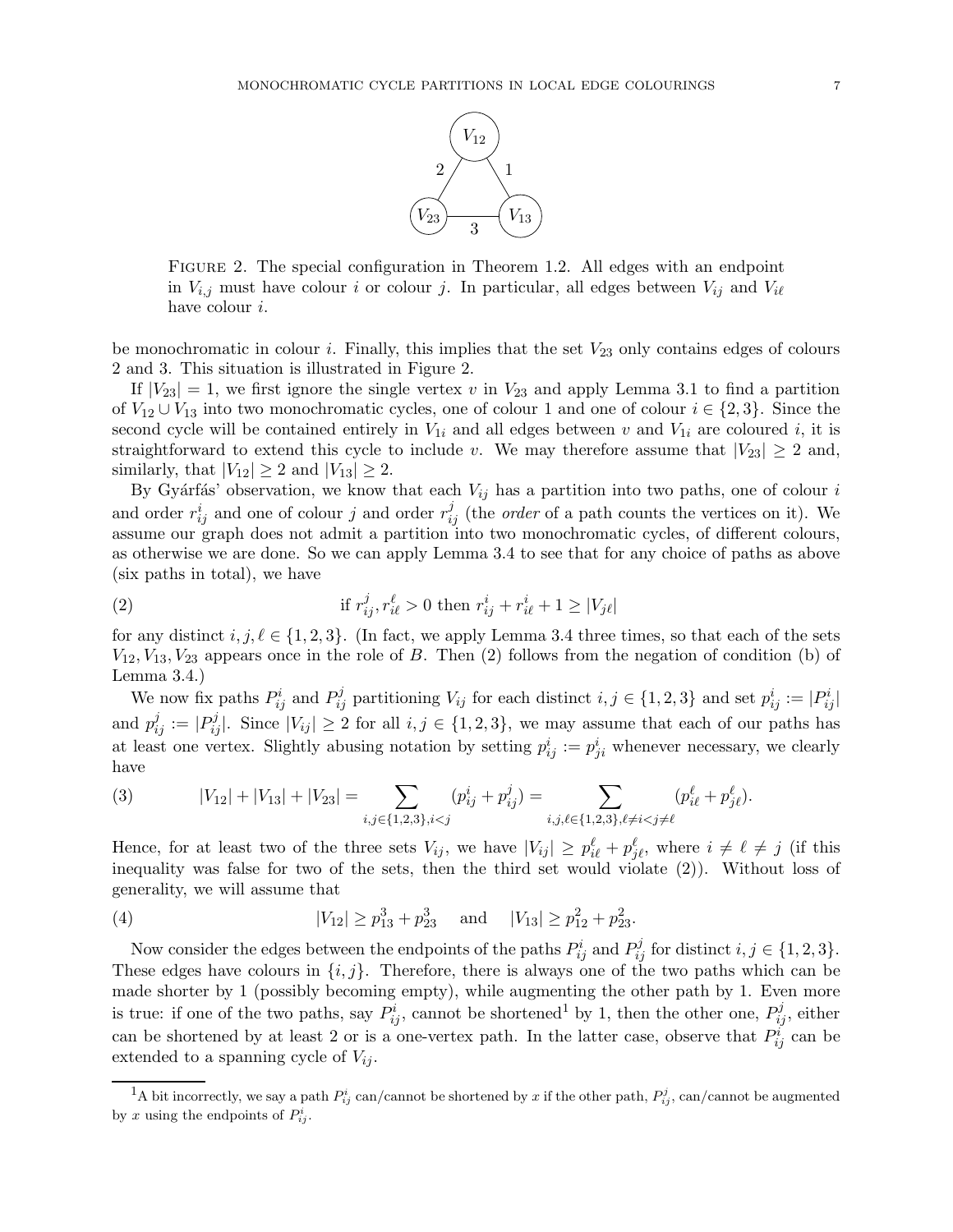Apply this reasoning to the paths  $P_{23}^i$ ,  $i = 2, 3$ . By (2), neither of these paths may be shortened by  $p_{1i}^i + p_{23}^i + 2 - |V_{1(5-i)}|$  (note that this is either 1 or 2). Otherwise,  $V_{23}$  would have a partition into two paths, with the path of colour *i* having order  $q_{23}^i = |V_{1(5-i)}| - 2 - p_{1i}^i$ . Since

$$
p_{1i}^i + q_{23}^i = |V_{1(5-i)}| - 2,
$$

this would contradict (2). If now each of the paths  $P_{23}^i$ ,  $i = 2, 3$  may be shortened by one, this implies that  $p_{1i}^i + p_{23}^i + 2 - |V_{1(5-i)}| \ge 2$  and so  $|V_{12}| = p_{13}^3 + p_{23}^3$  and  $|V_{13}| = p_{12}^2 + p_{23}^2$ , by (4). Next, assume that one of the paths cannot be shortened by 1. Hence, the other path, say  $P_{23}^2$ , can either be shortened by 2 or consists of only one vertex. The first case cannot hold since then  $p_{12}^2 + p_{23}^2 + 2 - |V_{13}| \ge 3$  and so  $|V_{13}| \le p_{12}^2 + p_{23}^2 - 1$ , contradicting (4). In the second case, since we can shorten  $P_{23}^2$  by one, we can again argue that  $|V_{13}| = p_{12}^2 + p_{23}^2$ . Therefore, one of the following holds, after possibly swapping colours 2 and 3 for (b),

(a) each of the paths  $P_{23}^i$ ,  $i = 2, 3$ , may be shortened by one and, thus,  $|V_{12}| = p_{13}^3 + p_{23}^3$  and  $|V_{13}| = p_{12}^2 + p_{23}^2$ 

(b)  $p_{23}^2 = 1$ ,  $|V_{13}| = p_{12}^2 + p_{23}^2$  and  $V_{23}$  has a spanning cycle in colour 3.

In case (a), note that by (3), we also have  $|V_{23}| = p_{12}^1 + p_{13}^1$ . In each of  $V_{1i}$ ,  $i = 2, 3$ , one of the two paths  $P_{1i}^1$ ,  $P_{1i}^i$  can be shortened by 1. However, by (2), not both  $P_{12}^1$  and  $P_{13}^1$  can be shortened by one. Thus, one of the  $P_{1i}^i$ ,  $i = 2, 3$ , can be shortened by 1. Since, by (a),  $P_{23}^i$  can also be shortened by one, this contradicts (2).

So assume (b) holds. Then  $|V_{13}| = p_{12}^2 + p_{23}^2 = p_{12}^2 + 1$ . We now wish to apply Lemma 3.3 with  $A := V_{12}, B := V_{13}, P_A := P_{12}^1$  and  $P_B$  any one-vertex path in  $V_{13}$ . This is possible since both paths are nonempty and

$$
|A - P_A| = |V_{12}| - p_{12}^1 = p_{12}^2 = |V_{13}| - 1 = |B| - 1.
$$

Hence, there is a cycle in colour 1 that covers all of  $V_{12} \cup V_{13}$ . Together with the spanning cycle of  $V_{23}$  in colour 3, this gives the desired partition.

# 4. Concluding remarks

Constructing counterexamples. The topic of this paper was originally motivated by an attempt to construct further counterexamples to the original conjecture. Concretely, suppose that one has an  $(s - 1)$ -locally coloured complete graph containing s colours in total and that at least s monochromatic cycles are necessary to cover all vertices. It will also be useful to assume that this property is somewhat robust. For our purposes, it will be sufficient to know that s monochromatic cycles are still needed to cover the graph whenever any vertex is deleted.<sup>2</sup>

We now add an additional vertex u to the graph. For each vertex v, we give uv a colour which did not appear at  $v$  in the original colouring. If we try to cover this new graph with monochromatic cycles, we see that  $u$  must appear either on its own or as part of a single edge. If it occurs on its own, it is clear that  $s + 1$  monochromatic cycles are needed to cover the graph. If it appears as part of a single edge uv, we delete u and v. But then the robustness property tells us that the graph that remains requires at least s monochromatic cycles to cover all vertices, so we needed  $s + 1$  cycles in total.

Unfortunately, since we found no  $(s - 1)$ -locally coloured complete graphs with the required properties, we could not use this technique to produce further counterexamples to the original conjecture. However, it may yet be a fruitful direction to consider.

The structure of r-local colourings. When proving Theorem 1.2, we saw that we may split our deduction into two cases, depending on whether or not there was a colour which was seen

 ${}^{2}$ It is worth noting that Pokrovskiy's example [16] of a 3-coloured complete graph which requires four monochromatic cycles is not robust in this sense, since one may cover all but one vertex with three monochromatic cycles.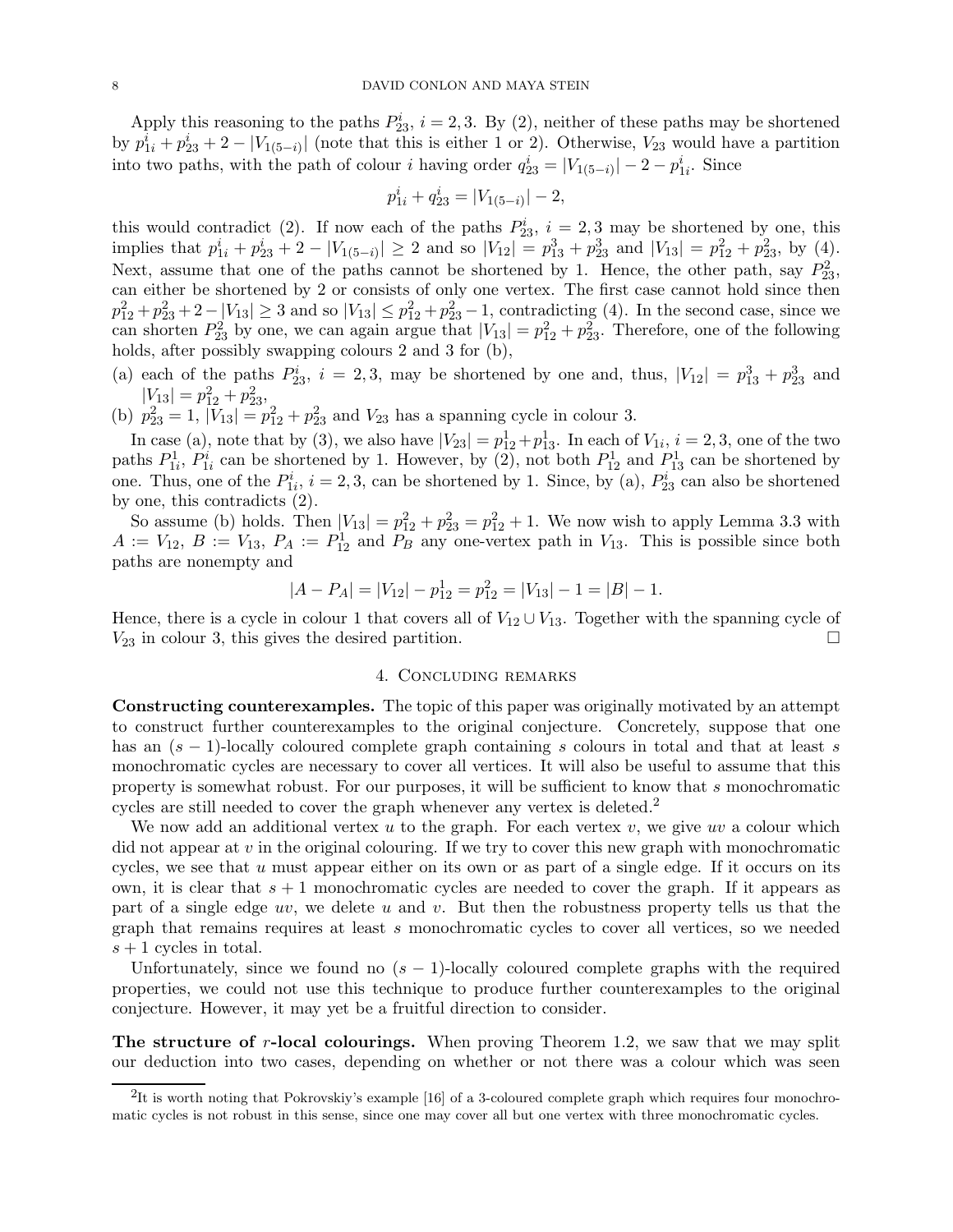

Figure 3. A 3-local colouring corresponding to the Fano plane. All edges with an endpoint in  $V_{ijk}$  must have colour i, j or k. In particular, all edges between  $V_{ijk}$ and  $V_{i\ell m}$  have colour *i*.

by all vertices. The case where one colour sees all vertices followed easily as a corollary of the Bessy–Thomassé result, while the case where not all vertices are seen by one colour devolved into a special case which we had to study in depth.

As noted in [11], a similar methodology can be applied to r-local colourings. Suppose that we have an r-locally coloured complete graph using s colours in total, which we may assume to be 1, 2, ..., s. We form a hypergraph on the vertex set  $\{1, 2, \ldots, s\}$  by letting  $\{c_1, c_2, \ldots, c_i\}$  with  $i \leq r$  be an edge if and only if there exists a vertex v which sees precisely the colours  $c_1, c_2, \ldots, c_i$ . Since any two vertices in our complete graph have an edge between them, any two edges in this hypergraph must intersect. A result of Erdős and Lovász  $[8]$  now implies that either there are  $r-1$  vertices such that every edge in the hypergraph contains at least one of these vertices or the hypergraph has at most  $r^r$  edges. Translated back to the original setting, either there are  $r - 1$ colours such that every vertex sees at least one of these colours or every vertex sees one of at most  $r^r$  different colour combinations.

For  $r = 2$ , this result again reduces to saying that either there is a colour seen by every vertex or we have a configuration of the type illustrated in Figure 2. For  $r = 3$ , it tells us that there are two colours, say 1 and 2, such that either every vertex sees at least one of 1 and 2 or every vertex sees one of at most 27 different colour combinations (actually, as noted in [11], this may be reduced to 10). While this certainly gives us substantial extra information, a detailed analysis of monochromatic covers in 3-local colourings is likely to be unwieldy. For example, one would have to analyse colourings corresponding to the Fano plane illustrated in Figure 3.

It might also be interesting to restrict the total number of colours. To give an example, a result of Pokrovskiy [16] states that the vertex set of any 3-coloured complete graph may be partitioned into at most three monochromatic paths. Perhaps one can prove that this remains true in any 3-locally coloured complete graph containing at most 4 colours.

**Mean colourings.** An edge colouring of a graph is said to be an  $r$ -mean colouring if the average number of colours incident to any vertex is at most  $r$ . The  $r$ -mean Ramsey number of a graph  $H$ , denoted  $R_{r-mean}(H)$ , is the smallest n such that in any r-mean colouring of  $K_n$  there is guaranteed to be a monochromatic copy of  $H$ . This concept was introduced by Caro  $[5]$ , who also proved that  $R_{r-mean}(H)$  exists for all H. The proof is quite simple: we find a large subset on which the colouring is an  $(r + 1)$ -local colouring and then apply the existence of local Ramsey numbers.

Given the ease with which the concept of local Ramsey numbers generalises to mean Ramsey numbers, it is worth asking whether the vertex set of any r-mean coloured  $K_n$  can be partitioned into a finite number of disjoint monochromatic cycles. We have been unable to resolve this question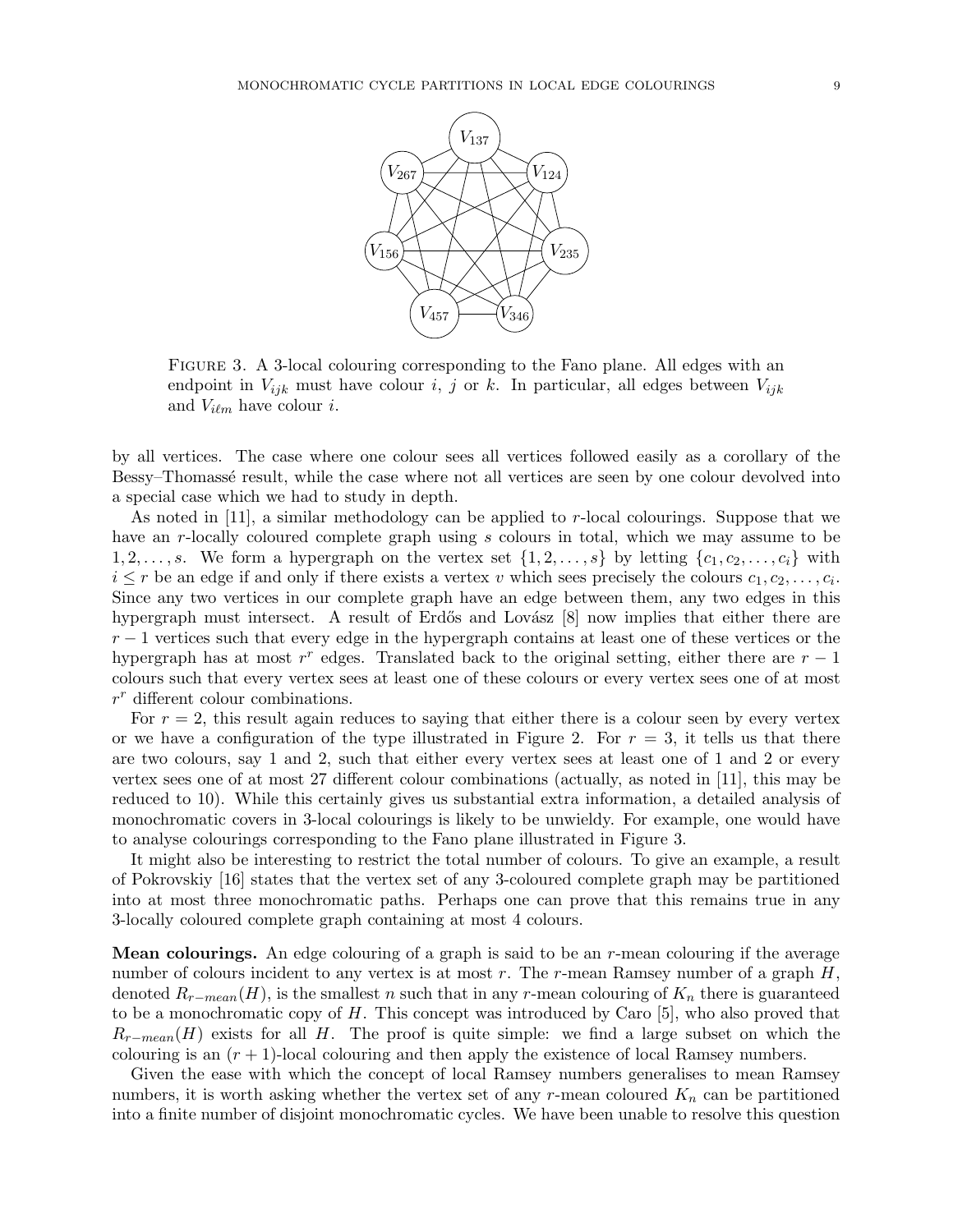in general. However, for  $r = 2$ , we can again show that two monochromatic cycles of different colours are sufficient to cover all vertices of  $K_n$ . We now sketch the proof.

To begin, note that the set of vertices  $V_1$  seeing exactly one colour is at least as large as the set of vertices  $V_3$  seeing three or more colours. In particular, if  $V_1$  is empty, then so is  $V_3$  and Theorem 1.2 applies. We may therefore assume that  $V_1 \neq \emptyset$ . Note that all vertices in  $V_1$  must see the same colour, which we assume to be colour 1. It is now straightforward to choose a cycle in colour 1 which covers all vertices in  $V_1 \cup V_3$ . However, we will instead choose a cycle  $C_1$  which covers all but one vertex v of  $V_3$  and which uses an internal edge e in  $V_1$  (unless  $|V_1| = 1$ , in which case the cycle is just a singleton). Consider now the set of vertices  $V_2$  seeing exactly two colours. Since  $V_1 \neq \emptyset$ , every vertex in  $V_2$  sees colour 1. We may therefore apply Lemma 3.2 to conclude that  $V_2 \cup \{v\}$  may be covered by two monochromatic cycles of different colours, say  $C'_1$  and  $C_2$ , with  $C'_1$ of colour 1. Using the edge e (or the single vertex if  $|C_1| = 1$ ), we may now combine  $C_1$  and  $C_1^{\overline{\imath}}$ into a cycle, completing the proof.

Improving the bounds. We have proved that the vertex set of any r-locally coloured complete graph may be partitioned into  $O(r^2 \log r)$  monochromatic cycles. It would be interesting to know whether these bounds can be substantially improved. While we cannot hope that  $r$  cycles are always enough, it seems plausible that  $O(r)$  is. It would already be interesting to bring the bounds in line with the  $O(r \log r)$  bound of Gyárfás, Ruszinkó, Sárközy and Szemerédi [12].

#### **REFERENCES**

- [1] P. Allen, Covering two-edge-coloured complete graphs with two disjoint monochromatic cycles, Combin. Probab. Comput. 17 (2008), 471–486.
- [2] J. Ayel, Sur l'existence de deux cycles supplémentaires unicolores, disjoints et de couleurs différentes dans un graph complet bicolore,  $PhD$  thesis, Université de Grenoble (1979).
- [3] S. Bessy and S. Thomassé, Partitioning a graph into a cycle and an anticycle: a proof of Lehel's conjecture, J. Combin. Theory Ser. B 100 (2010), 176–180.
- [4] B. Bollobás, A. Kostochka and R. H. Schelp, Local and mean Ramsey numbers for trees, J. Combin. Theory Ser. B 79 (2000), 100–103.
- [5] Y. Caro, On several variations of the Turán and Ramsey numbers, *J. Graph Theory* 16 (1992), 257–266.
- [6] P. Erdős and T. Gallai, On maximal paths and circuits of graphs, Acta. Math. Acad. Sci. Hungar. 10 (1959), 337–356.
- [7] P. Erdős, A. Gyárfás and L. Pyber, Vertex coverings by monochromatic cycles and trees, J. Combin. Theory Ser.  $B$  51 (1991), 90–95.
- [8] P. Erdős and L. Lovász, Problems and results on 3-chromatic hypergraphs and some related questions, in Infinite and finite sets (Colloq., Keszthely, 1973), Vol. II, 609–627, Colloq. Math. Soc. János Bolyai, Vol. 10, North-Holland, Amsterdam, 1975.
- [9] L. Gerencsér and A. Gyárfás, On Ramsey-type problems, Annales Univ. Eötvös Section Math.  $10(1967)$ , 167–170.
- [10] A. Gyárfás, Vertex coverings by monochromatic paths and cycles, J. Graph Theory  $7$  (1983), 131–135.
- [11] A. Gyárfás, J. Lehel, R. H. Schelp and Zs. Tuza, Ramsey numbers for local colorings, *Graphs Combin.* 3 (1987), 267–277.
- [12] A. Gyárfás, M. Ruszinkó, G. Sárközy and E. Szemerédi, An improved bound for the monochromatic cycle partition number, J. Combin. Theory Ser. B 96 (2006), 855–873.
- [13] A. Gyárfás, M. Ruszinkó, G. Sárközy and E. Szemerédi, Partitioning 3-colored complete graphs into three monochromatic cycles, Electron. J. Combin. 18 (2011), Paper 53, 16 pp.
- [14] L. Lovász, **Combinatorial problems and exercises**, 2nd ed., AMS Chelsea Publishing, 2007.
- [15] T. Luczak, V. Rödl and E. Szemerédi, Partitioning two-coloured complete graphs into two monochromatic cycles, Combin. Probab. Comput. 7 (1998), 423–436.
- [16] A. Pokrovskiy, Partitioning edge-coloured complete graphs into monochromatic cycles and paths, J. Combin. Theory Ser. B 106 (2014), 70–97.
- [17] M. Truszczynski and Zs. Tuza, Linear upper bounds for local Ramsey numbers, Graphs Combin. 3 (1987), 67-73.